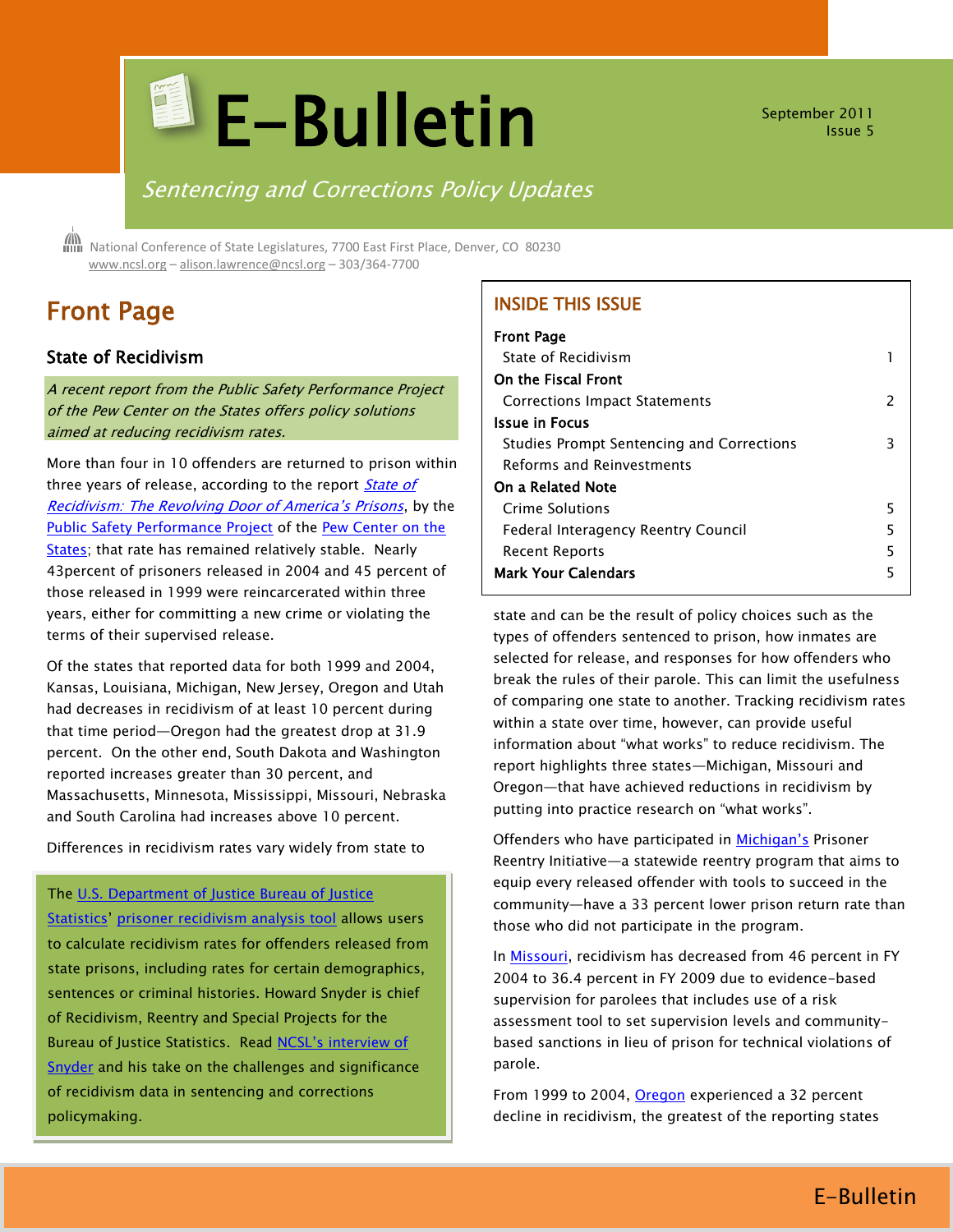#### Front Page from Page 1

In 2004, its recidivism rate was the lowest in the country at 22.8 percent. The report noted the success in Oregon can be attributed to a comprehensive approach to reform that included instituting risk and needs assessments; case management and transition planning in prison; as well as graduated, non-prison sanctions for violations of parole.

# On the Fiscal Front

## Corrections Impact Statements

#### States put a price tag on sentencing and corrections legislation.

Fiscal impact statements put a price tag on proposed legislation. At least 15 states require the use of specialized corrections impact statements, which provide information to legislators that is unique to sentencing and corrections policies.

#### In Virginia, a

[corrections impact statement](http://www.vcsc.virginia.gov/Mar_09/Legislative%20Impact%20Analysis.ppt) is required when a proposal will have a fiscal impact on correctional populations or criminal justice resources. Impact statements in Virginia include a six-year projection of correctional populations and associated increases in operating costs, an analysis of the impact on local jails and community corrections programs, and any required adjustments to the sentencing guidelines to conform with the proposal. In order for the General Assembly to adopt legislation that would result in a net increase in prison populations, a one-year appropriation is AK





required in the amount equal to the highest single-year increase in operating costs identified within the six-year projection. As part of a larger corrections reform effort, Kentucky adopted a similar [requirement](http://www.lrc.ky.gov/krs/006-00/949.PDF) in 2011.

Corrections statements often provide an analysis of the impact on existing programs, services and policies. In North Carolina, [legislative fiscal research staff](http://www.ncga.state.nc.us/fiscalresearch/fiscal_actuarial_notes/notes.shtml) provide a five-year projection on correctional populations and bed capacity and the associated costs, including any capitol costs for proposals that would increase prison populations. In addition, for bills that would create a new crime or change the classification or penalty range of an existing crime, the Sentencing [and Policy Advisory Commission](http://www.nccourts.org/Courts/CRS/Councils/spac/Publication/Legislative.asp) advises whether the provision is consistent with the statutorily defined crime classification and punishment criteria. The criteria was established to ensure a systematic and rational basis for classification that is based on harm to the victim.

#### Minority Impact

A [2007 study](http://www.sentencingproject.org/doc/publications/rd_stateratesofincbyraceandethnicity.pdf) by The Sentencing Project that reported Iowa's black-to-white incarceration ratio of 13.6 to 1 was the highest in the country. In 2008, Iowa became the first state to [require an impact statement for](http://coolice.legis.state.ia.us/Cool-ICE/default.asp?Category=BillInfo&Service=Billbook&menu=text&ga=82&hbill=HF2393) proposed correctional policies on minority populations. Legislation proposing a new criminal offense; amending an existing offense; or modifying sentencing, probation or parole procedures includes the proportion of women, those with disabilities, Blacks, Latinos, Asians, Pacific Islanders, American Indians and Alaskan Native Americans who are involved at various stages in the criminal justice system. The Connecticut General Assembly adopted a [similar law](http://www.cga.ct.gov/asp/cgabillstatus/cgabillstatus.asp?selBillType=Bill&bill_num=5933&which_year=2008&SUBMIT1.x=12&SUBMIT1.y=7&SUBMIT1=Normal) later in 2008. A 2009 article published by the American Bar Association, [Racial Impact Statements: Changing Policies to Address Disparities](http://www.sentencingproject.org/doc/rd_abaarticle.pdf), provides more information from the Sentencing Project work on racial impact.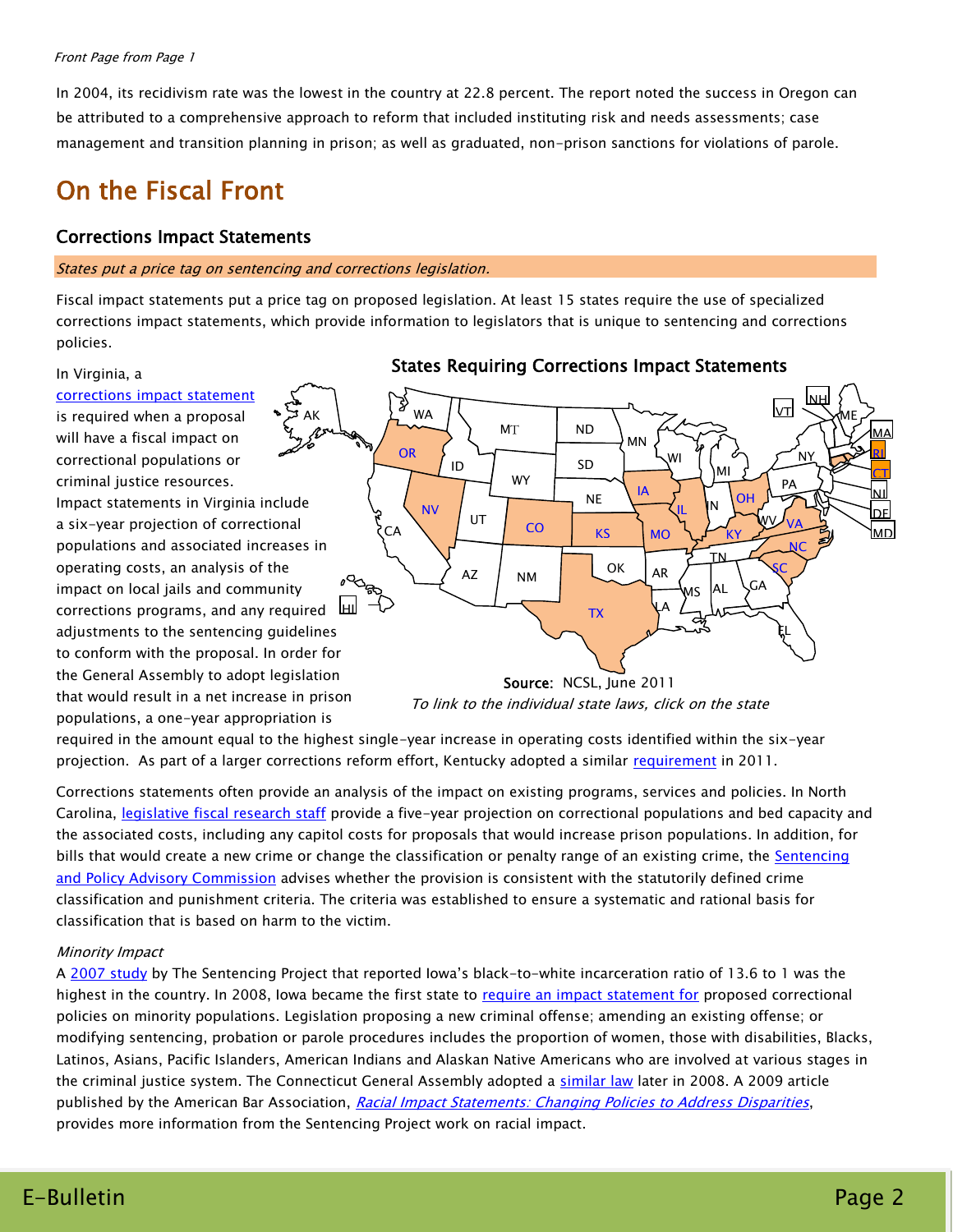# Issue in Focus

# Studies Prompt Sentencing and Corrections Reforms and Reinvestments

States are using data-driven methods to identify corrections policies that are smart on crime and easier on taxpayers.

In 2011, states are getting smart on crime by enacting laws aimed at controlling corrections populations and costs while increasing the public safety. Behind these criminal justice reforms are bipartisan, multi-branch task forces and working groups that have studied state-specific criminal justice data and made recommendations to the legislature based on their findings. These task forces and working groups were at work in at least 23 states in 2011, scrutinizing sentencing, offender supervision and related corrections policies, as well as the fiscal impact of old and new criminal justice policies. To help states craft more successful and cost-effective approaches, NCSL formed the Sentencing and Corrections Policy work group in 2010. The 18 member, bipartisan work group has developed a framework for legislatures to use in creating sentencing and corrections policies that both manage state spending and protect the public. The group has complied its findings into a report, [Principles of Effective State](http://www.ncsl.org/?TabId=23325)  [Sentencing and Corrections Policy.](http://www.ncsl.org/?TabId=23325)

Below are four examples of state action in 2011.

#### Arkansas

Facing a prison population that had doubled over the course of 20 years, the Arkansas legislature created a bipartisan working group that

Analyzed sentencing and community supervision policies, consulted with community stakeholders. Its recommendations to the legislature in 2011 were aimed at reserving prison space for the most dangerous offenders and distinguishing between drug users and career criminals.

#### Action

## The resulting act, [2011 Ark. Acts, Act](http://www.arkleg.state.ar.us/assembly/2011/2011R/Acts/Act570.pdf)  # 750, the Public Safety Improvement

[Act,](http://www.arkleg.state.ar.us/assembly/2011/2011R/Acts/Act570.pdf) increased felony theft thresholds; amended penalties for low-level drug crimes; required evidence-based practices for community supervision, including intermediate sanctions for technical violators; directed the parole board to create new policies and procedures that use evidence-based practices and risk assessments to improve reintegration success rates for parolees; authorized a pilot probation program modeled after the Hawaii Opportunity Probation and Enforcement (HOPE) program; and created incentive funding for supervision agencies that reduce commitments to the Department of Corrections. The bill also created data reporting requirements for both the Department of Corrections and the Department of Community Corrections to monitor the effectiveness of the changes.

#### Impact

The [Public Safety Performance Project](http://www.pewcenteronthestates.org/initiatives_detail.aspx?initiativeID=31336) of the [Pew Center on the States,](http://www.pewcenteronthestates.org/) which provided technical assistance to the Arkansas working group, [estimates](http://www.pewcenteronthestates.org/uploadedFiles/Pew_Arkansas_brief.pdf) that the Public Safety Improvement Act will save Arkansas \$875 million in prison construction and operating expenses through 2020.

#### Kentucky

Kentucky's prison population was one of the fastest growing in the nation, increasing [by 45 percent from](http://www.pewcenteronthestates.org/uploadedFiles/2011_Kentucky_Reforms_Cut_Recidivism.pdf)  [2000-2009.](http://www.pewcenteronthestates.org/uploadedFiles/2011_Kentucky_Reforms_Cut_Recidivism.pdf) In response, the Kentucky General Assembl[y created](http://www.lrc.ky.gov/record/10rs/HC250.htm)  [the Task Force on the Penal Code and](http://www.lrc.ky.gov/record/10rs/HC250.htm)  [Controlled Substances Act](http://www.lrc.ky.gov/record/10rs/HC250.htm) during the 2010 legislative session and directed the task force to study and report on recommended changes to the state's penal code and controlled substances act. For more information on the creation of the task force, see [Representative John Tilley's](http://www.ncsl.org/?TabId=21259)  [presentation](http://www.ncsl.org/?TabId=21259) at the 2010 NCSL Legislative Summit session, *[A Data-](http://www.ncsl.org/default.aspx?tabid=21290)*[Driven Approach to Reducing Prison](http://www.ncsl.org/default.aspx?tabid=21290)  **[Spending](http://www.ncsl.org/default.aspx?tabid=21290)** 

#### Action

The [Task Force's January 2011 rep](http://www.lrc.ky.gov/lrcpubs/rm506.pdf)ort prompted [2011 Ky. Acts, Ch.2, the](http://www.lrc.ky.gov/Statrev/ACTS2011RS/0002.pdf)  [Public Safety and Offender](http://www.lrc.ky.gov/Statrev/ACTS2011RS/0002.pdf)  [Accountability Act,](http://www.lrc.ky.gov/Statrev/ACTS2011RS/0002.pdf) which made comprehensive changes to penal and controlled substances law and established mechanisms for tracking the progress of the new laws under the bill. The bill changes definitions and creates new thresholds for controlled substance offenses; incorporates risk and needs assessments and evidence-based practices at all stages of the criminal justice system, including presentence reports, pretrial release, corrections intake, probation and parole, mandatory reentry and postincarceration supervision, and treatment programs; establishes graduated sanctions for technical probation and parole violators; creating incentive funding for pilot community corrections programs; and authorizes the Department of Corrections and local courts to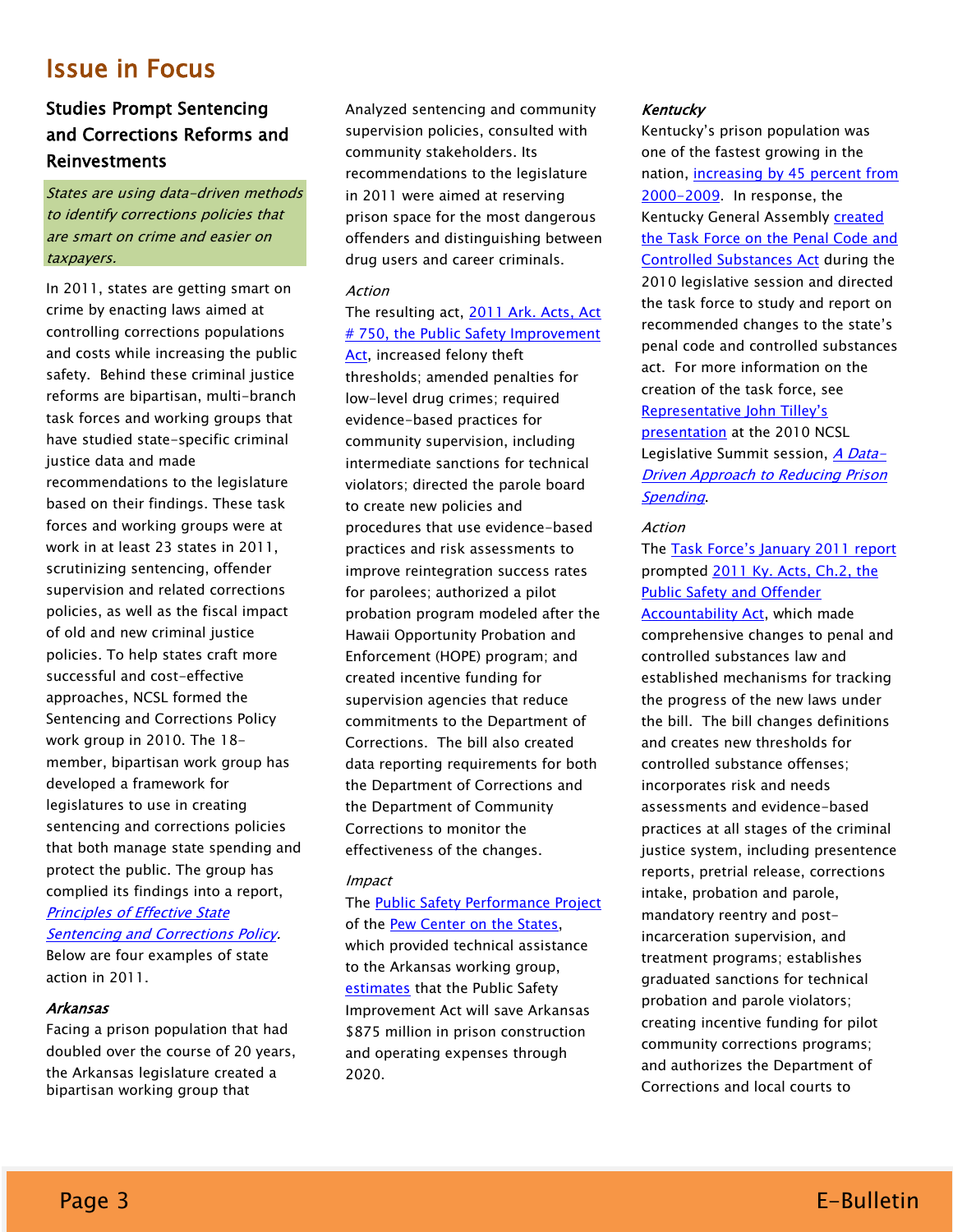establish a pilot probation program modeled after the Hawaii Opportunity Probation and Enforcement (HOPE) program.

#### Impact

Changes made by the bill are expected to save Kentucky taxpayers \$422 million over 10 years, according to the [fiscal note](http://www.lrc.ky.gov/record/11rs/HB463/HCS1FN.doc) prepared by Kentucky Legislative Research Commission. Kentucky will reinvest more than half of those savings into a local corrections assistance fund; expansion of treatment programs, probation and parole services; and additional pretrial services. More information on the effects of the act is available in a [report](http://www.dpa.ky.gov/NR/rdonlyres/1DD65541-F32F-4447-BE51-6D891C20CB6A/0/103_10_PSPPKentuckyBrief_print.pdf) prepared by the Public Safety Performance Project of the Pew Center on the States, which offered technical assistance to the task force.

#### North Carolina

In 2010, the governor and other state leaders created an inter-branch working group to recommend policy options aimed at preventing a forecasted state prison growth of 10 percent by 2020, and to address gaps in community supervision policies and inefficient use of treatment resources.

#### Action

The legislature used the working group's recommended policy options to create 2011 N.C. Sess. Laws, Chap. [192, the Justice Reinvestment Act.](http://www.ncga.state.nc.us/Sessions/2011/Bills/House/PDF/H642v9.pdf) The act requires post-release supervision for all felony offenders; authorizes administrative sanctions for technical violations; focuses supervision and treatment resources on offenders with the highest risks and needs; offers incentives allowing earlier release to community supervision for offenders who choose to participate in programming; and expands the felony drug diversion program.

#### Impact

The legislation is [expected to save North Carolina \\$290](http://justicereinvestment.org/resources/ohio-and-north-carolina-update)  [million in the next five years;](http://justicereinvestment.org/resources/ohio-and-north-carolina-update) the state will annually invest at least \$4 million of the savings to expand community-based treatment programming for offenders on community supervision.

#### Ohio

A bipartisan working group in Ohio analyzed the state's prison system, which was 33 percent over capacity and growing in 2008, as well county probation policies. In response to these and other corrections issues, the

group presented the General Assembly with a 13-point [policy recommendation.](http://justicereinvestment.org/files/JR_Ohio_Policy_Framework.pdf)

#### Action

The working group's policy recommendation was combined with several other policies to create one justice reinvestment initiative, [Vol. 129, 2011 Ohio Laws, H. 86.](http://www.legislature.state.oh.us/BillText129/129_HB_86_EN_N.html) The act requires first-time property and drug offenders to serve probation and participate in treatment; establishes statewide requirements for community corrections programs; gives priority placement in community corrections programming to those offenders most likely to benefit from them; and creates statewide standards for probation.

#### Impact

The laws, which avert forecasted prison growths, are [expected to save \\$500 million in prison construction](http://justicereinvestment.org/resources/ohio-and-north-carolina-update)  [spending,](http://justicereinvestment.org/resources/ohio-and-north-carolina-update) and an additional \$46 million in corrections spending by 2015 as current prison populations decline. The state plans to reinvest \$20 million of the savings over four years to improve felony probation supervision through incentive funding to those agencies that reduce recidivism.

These and other state actions are part of the Justice Reinvestment Initiative, a national initiative supported by the U.S. Department of Justice Bureau of Justice Assistance with the Pew Center on the States, which provides technical assistance and financial support to local governments that would like to engage in justice reinvestment. For more information about justice reinvestment work in the states, visit:

- [U.S. Bureau of Justice Assistance Justice](http://www.ojp.usdoj.gov/BJA/topics/justice_reinvestment.html)  [Reinvestment Initiative](http://www.ojp.usdoj.gov/BJA/topics/justice_reinvestment.html)
- [The Vera Institute of Justice,](http://www.vera.org/) Justice [Reinvestment Initiative](http://www.vera.org/project/justice-reinvestment-initiative)
- [The Council of State Governments,](http://www.justicecenter.csg.org/) [Justice](http://www.justicereinvestment.org/)  [Reinvestment](http://www.justicereinvestment.org/)

For more information about the specific policies and programs mentioned in this article, see NCSL's [Principles of Effective State](http://www.ncsl.org/?TabId=23325)  **[Sentencing and Corrections Policy.](http://www.ncsl.org/?TabId=23325)**